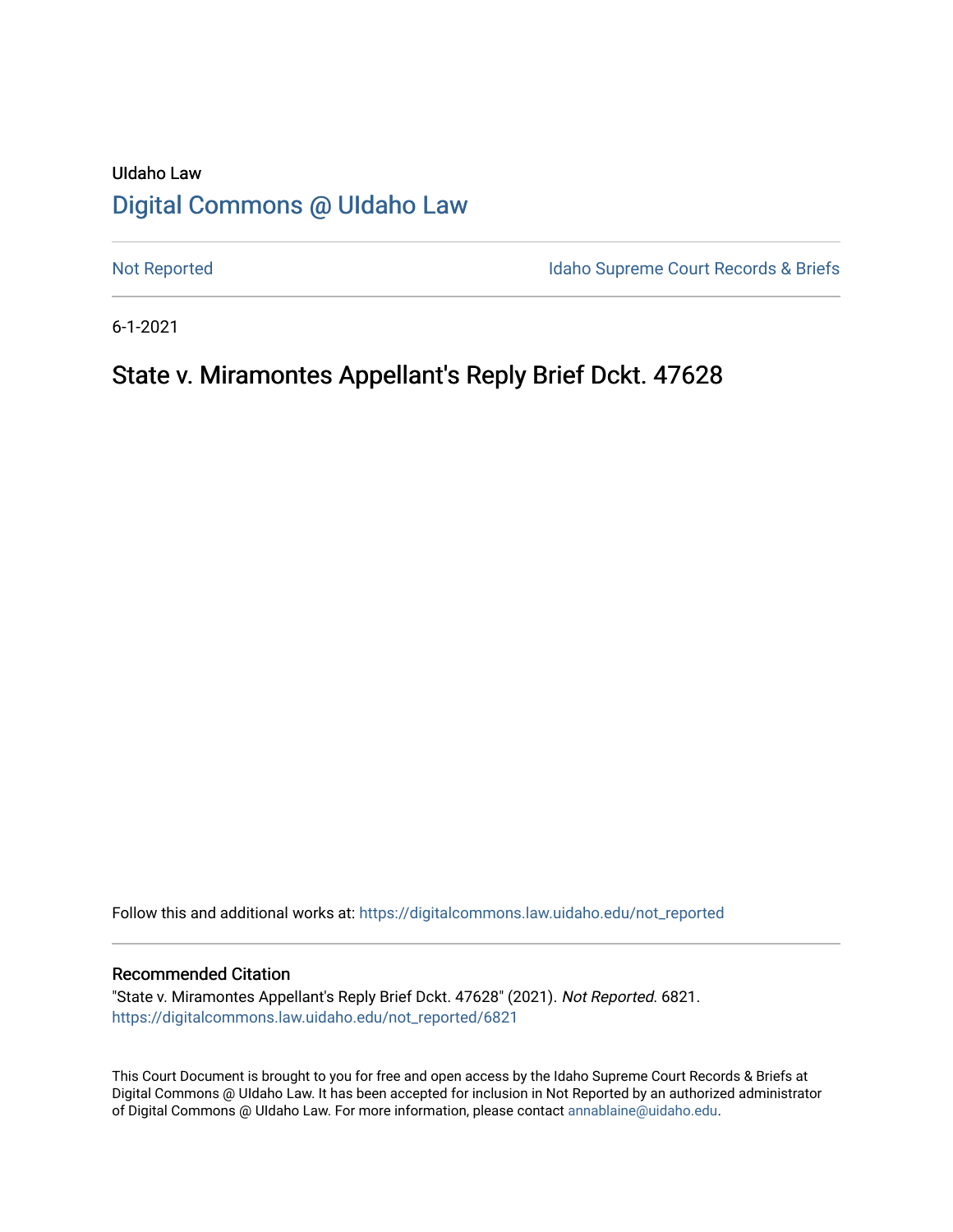Electronically Filed 6/1/2021 11:00 AM Idaho Supreme Court Melanie Gagnepain, Clerk of the Court By: Brad Thies, Deputy Clerk

#### **IN THE SUPREME COURT OF THE STATE OF IDAHO**

**)**

**)**

**STATE OF IDAHO, )**

**Plaintiff-Respondent, ) NO. 47628-2019**

**NATALIE J. MIRAMONTES, )**

**Defendant-Appellant. ) \_\_\_\_\_\_\_\_\_\_\_\_\_\_\_\_\_\_\_\_\_\_\_\_\_\_\_\_\_\_)**

**v. ) BANNOCK COUNTY ) NO. CR-2018-4106**

**) REPLY BRIEF**

### **REPLY BRIEF OF APPELLANT** \_\_\_\_\_\_\_\_\_\_\_\_\_\_\_\_\_\_\_\_\_\_\_\_

\_\_\_\_\_\_\_\_\_\_\_\_\_\_\_\_\_\_\_\_\_\_\_\_

**APPEAL FROM THE DISTRICT COURT OF THE SIXTH JUDICIAL DISTRICT OF THE STATE OF IDAHO, IN AND FOR THE COUNTY OF BANNOCK**

> **HONORABLE STEPHEN S. DUNN District Judge**

> > \_\_\_\_\_\_\_\_\_\_\_\_\_\_\_\_\_\_\_\_\_\_\_\_

\_\_\_\_\_\_\_\_\_\_\_\_\_\_\_\_\_\_\_\_\_\_\_\_

**ERIC D. FREDERICKSEN KENNETH K. JORGENSEN State Appellate Public Defender Deputy Attorney General I.S.B. #6555 Criminal Law Division**

**SALLY J. COOLEY Boise, Idaho 83720-0010 Deputy State Appellate Public Defender (208) 334-4534 I.S.B. #7353 322 E. Front Street, Suite 570 Boise, Idaho 83702 Phone: (208) 334-2712 Fax: (208) 334-2985 E-mail: documents@sapd.state.id.us**

**ATTORNEYS FOR ATTORNEY FOR DEFENDANT-APPELLANT PLAINTIFF-RESPONDENT**

**P.O. Box 83720**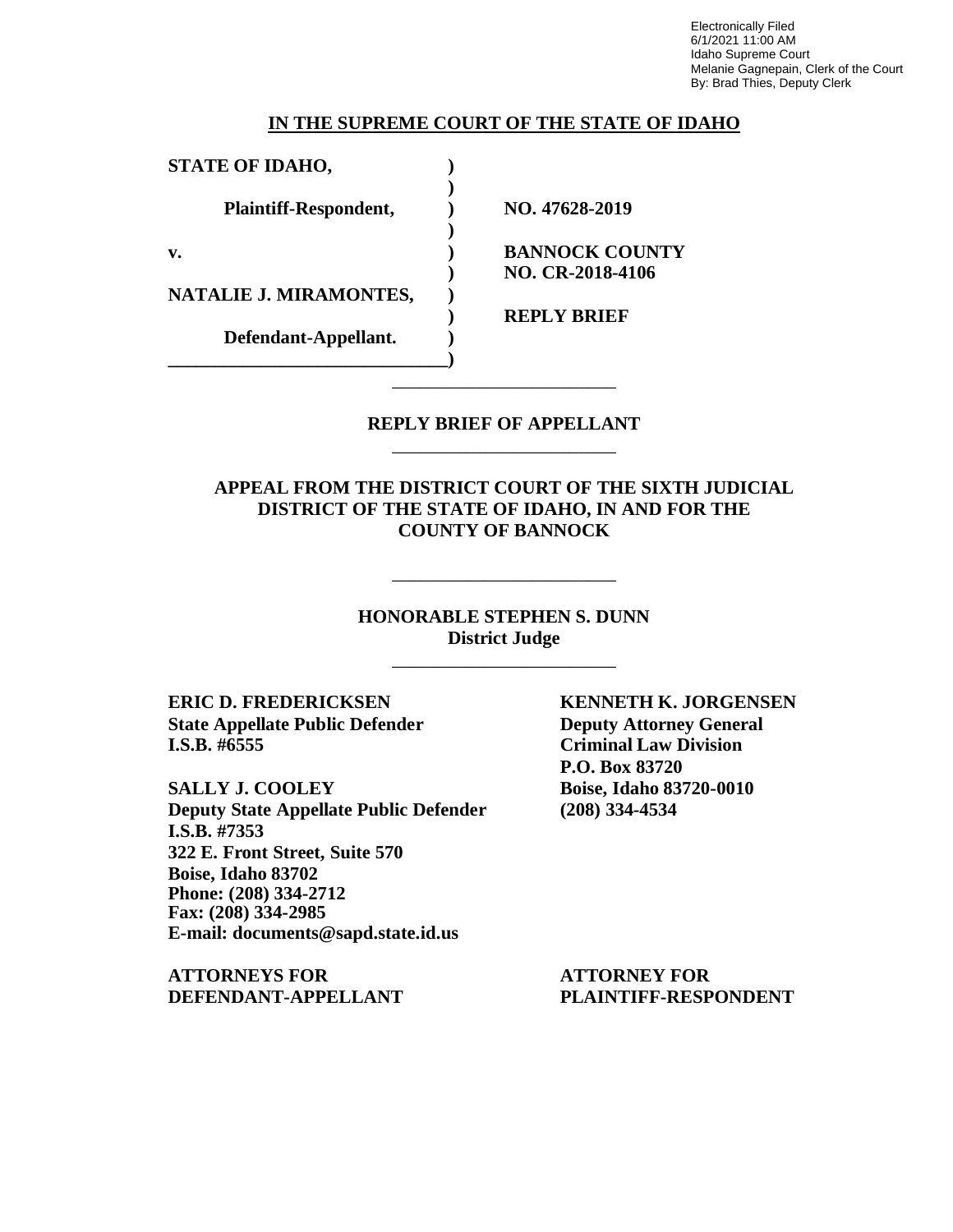## **TABLE OF CONTENTS**

| Statement of the Facts and                                                                                                                                                                                                                                                                                                 |
|----------------------------------------------------------------------------------------------------------------------------------------------------------------------------------------------------------------------------------------------------------------------------------------------------------------------------|
|                                                                                                                                                                                                                                                                                                                            |
|                                                                                                                                                                                                                                                                                                                            |
| The District Court Erred When It Denied Ms. Miramontes's                                                                                                                                                                                                                                                                   |
| A. The State's Argument Regarding Issue Preservation Fails, Because<br>Ms. Miramontes Asserted That The Purse With The Palm Trees Was<br>Searched Absent A Warrant And Absent Consent, And She Sought<br>Suppression Of The Evidence Obtained From The Unlawful<br>Searches Of Her Purses And The Bedroom In Which She Was |
|                                                                                                                                                                                                                                                                                                                            |
| B. Inevitable Discovery Does Not Apply Under These Facts                                                                                                                                                                                                                                                                   |
|                                                                                                                                                                                                                                                                                                                            |
|                                                                                                                                                                                                                                                                                                                            |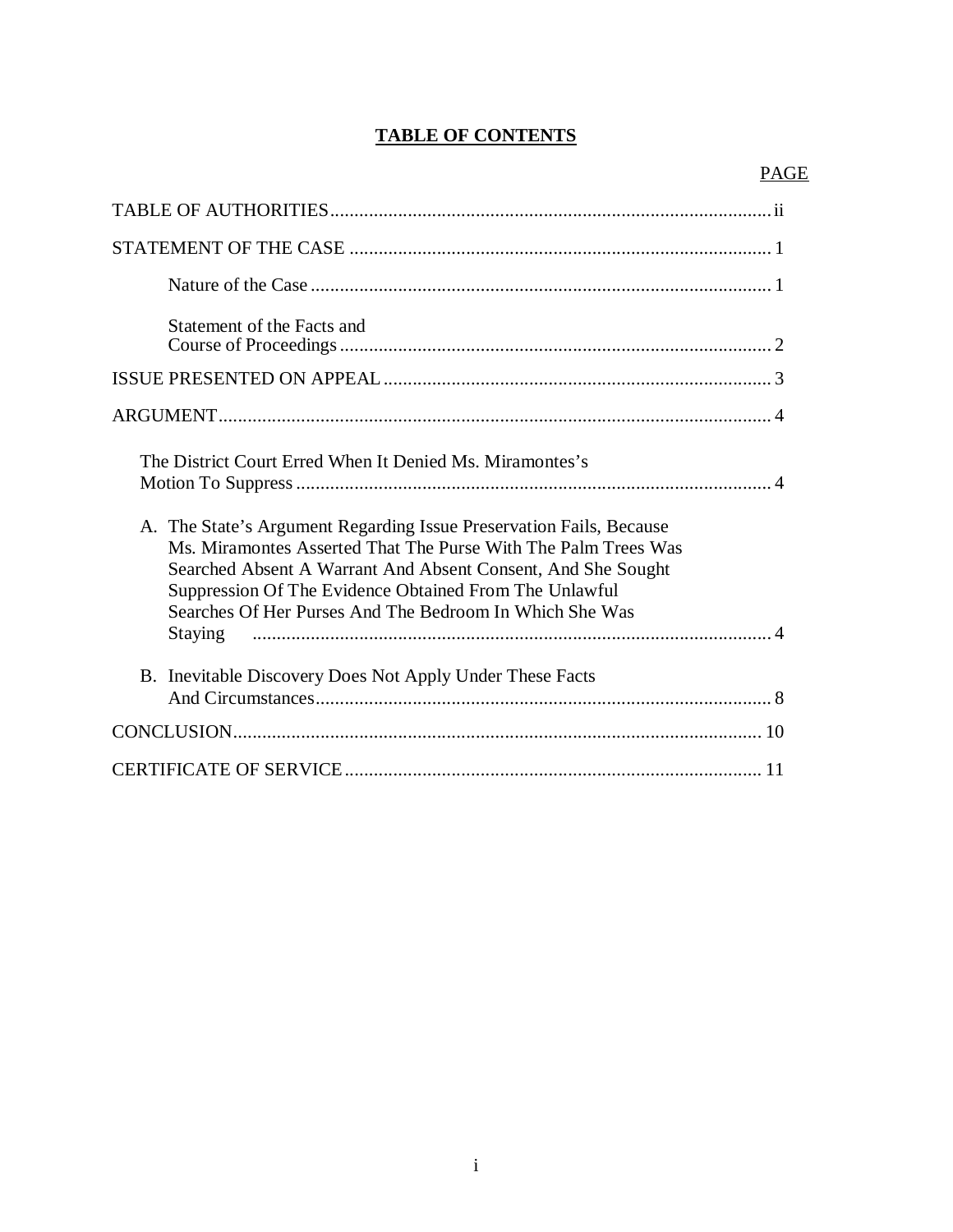## **TABLE OF AUTHORITIES**

### Cases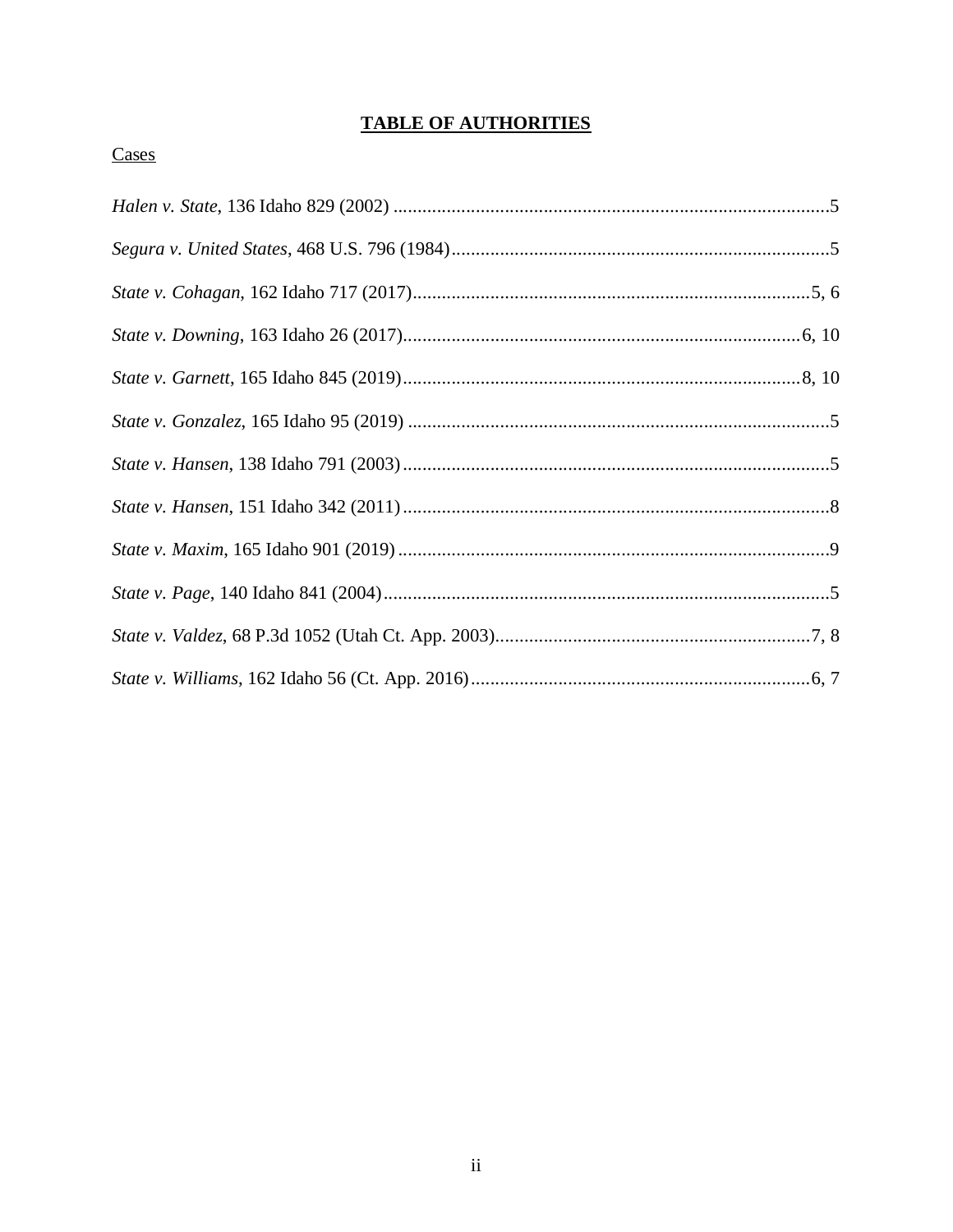#### STATEMENT OF THE CASE

#### Nature of the Case

The police detained Natalie Miramontes while they conducted a residence check on a female probationer. During the detention, an officer asked Ms. Miramontes for her identification. Ms. Miramontes said it was in her purse, but when she tried to go get the purse, she was stopped by the officer, and she was not permitted to retrieve the purse. Ms. Miramontes described her purse as a floral, patterned bag. When an officer opened one of the three cosmetic bags he had located amongst the things Ms. Miramontes dropped in the yard, a bag printed with palm trees, he saw baggies, syringes, and a crystalline substance that tested presumptively positive for methamphetamine. The other purses/bags were searched, and additional drug paraphernalia was located. Ms. Miramontes also identified the room in the home where she had slept, and a search of that room yielded a syringe and a container that held suspected methamphetamine. Ms. Miramontes moved to suppress the evidence obtained as a result of her detention and the search of her purse(s). The district court denied her motion, and Ms. Miramontes entered a conditional guilty plea, reserving her right to appeal the district court's denial of her motion. On appeal, Ms. Miramontes contends the district court erred by denying her motion where her purse was searched absent reasonable and articulable suspicion of criminal wrongdoing, and the probationer's Fourth Amendment waiver did not make lawful the search of Ms. Miramontes's purse. The evidence found in the purses and the during the subsequent search of the room in which Ms. Miramontes had stayed should have been suppressed as the fruits of an unlawful search, and this Court should reverse the district court's order.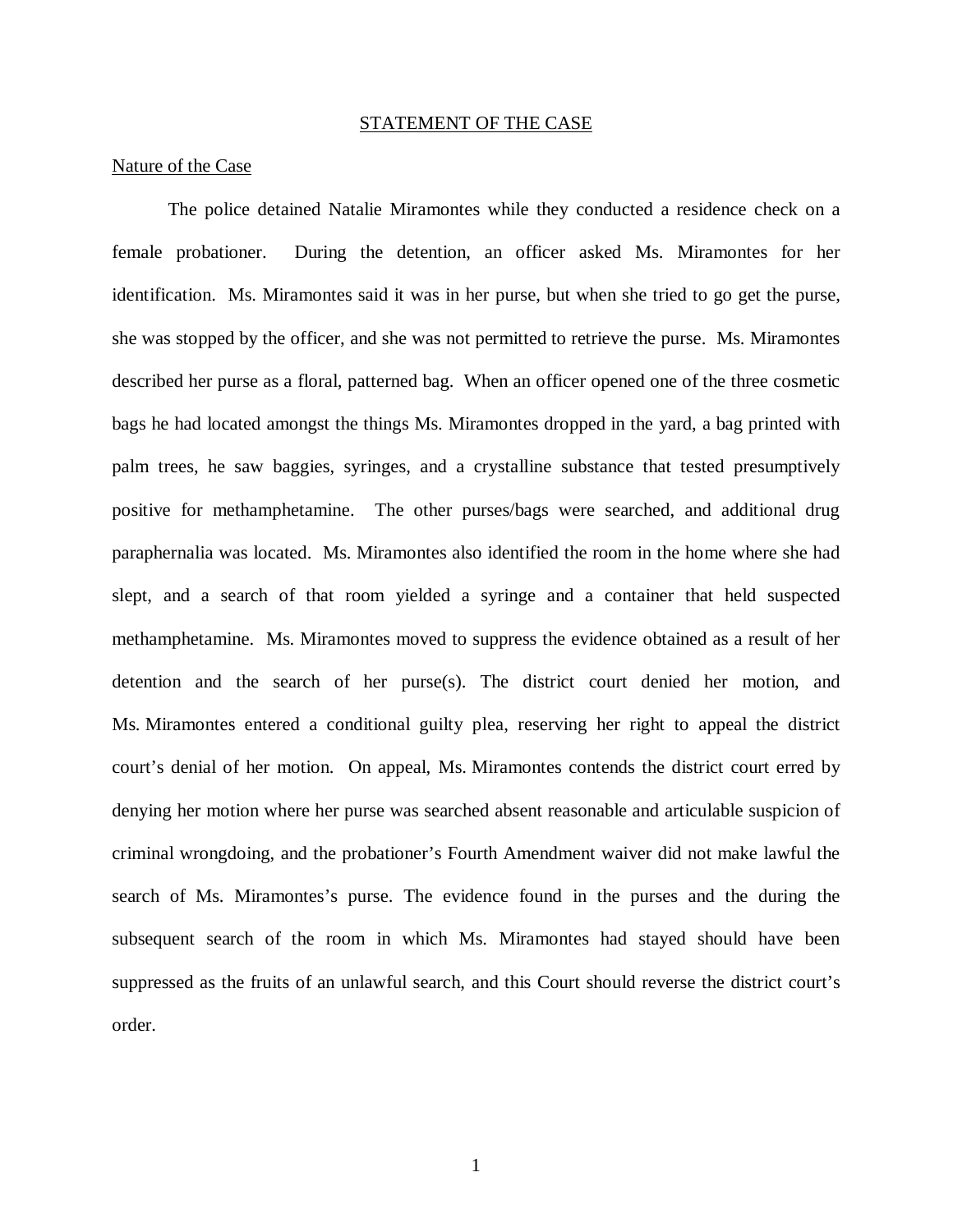This Reply Brief is necessary to address the State's fallacious claim that Ms. Miramontes's "argument that the district court erred because the search of her purse was illegal is not preserved for appeal." (Resp. Br., p.13.) Ms. Miramontes also addresses the State's contention that the exclusionary rule is inapplicable because the evidence would have inevitably been discovered.

### Statement of the Facts and Course of Proceedings

Ms. Miramontes articulated the relevant facts and proceedings in the Appellant's Brief. They are not repeated here, but are incorporated by reference.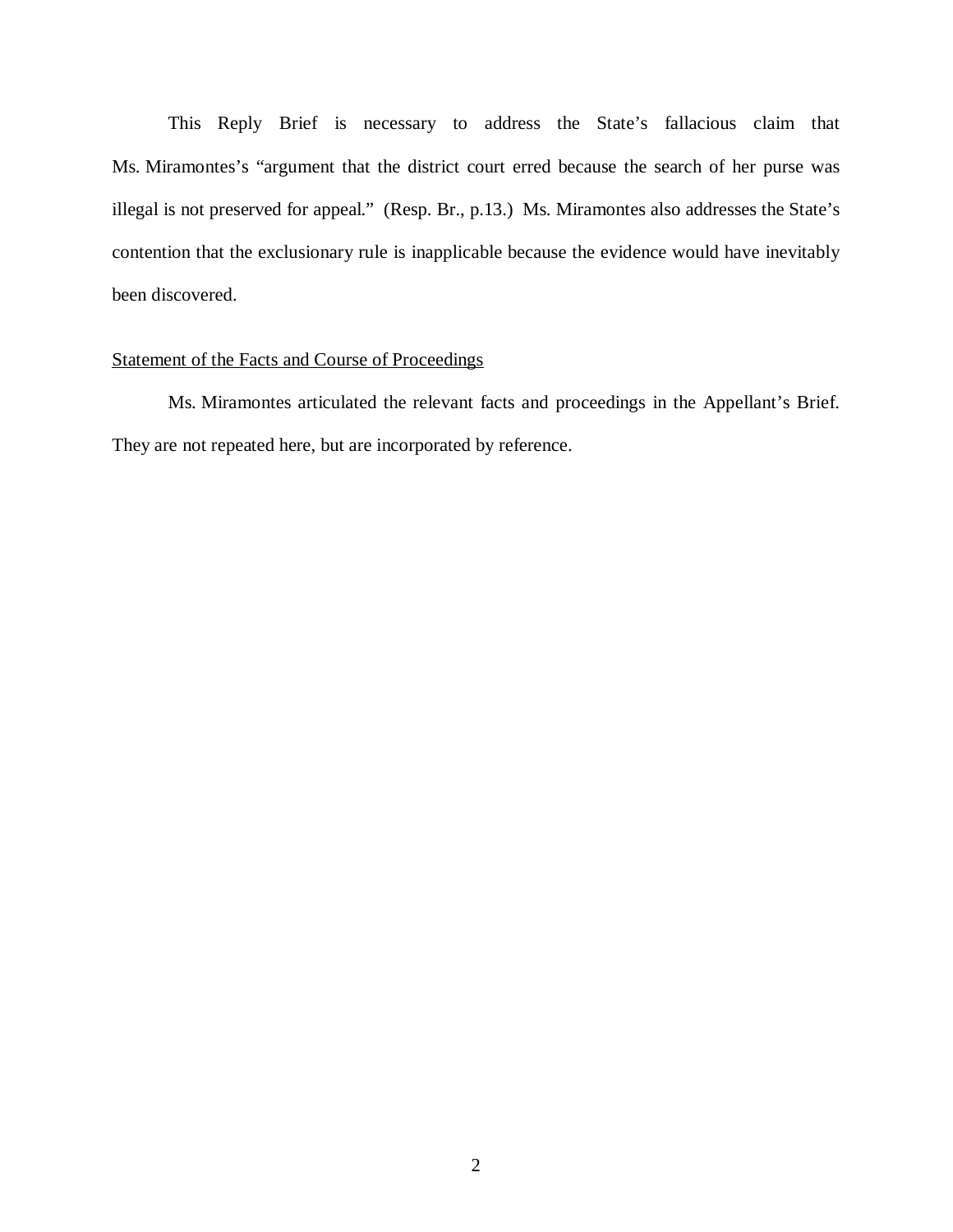# ISSUE

Did the district court err when it denied Ms. Miramontes's motion to suppress?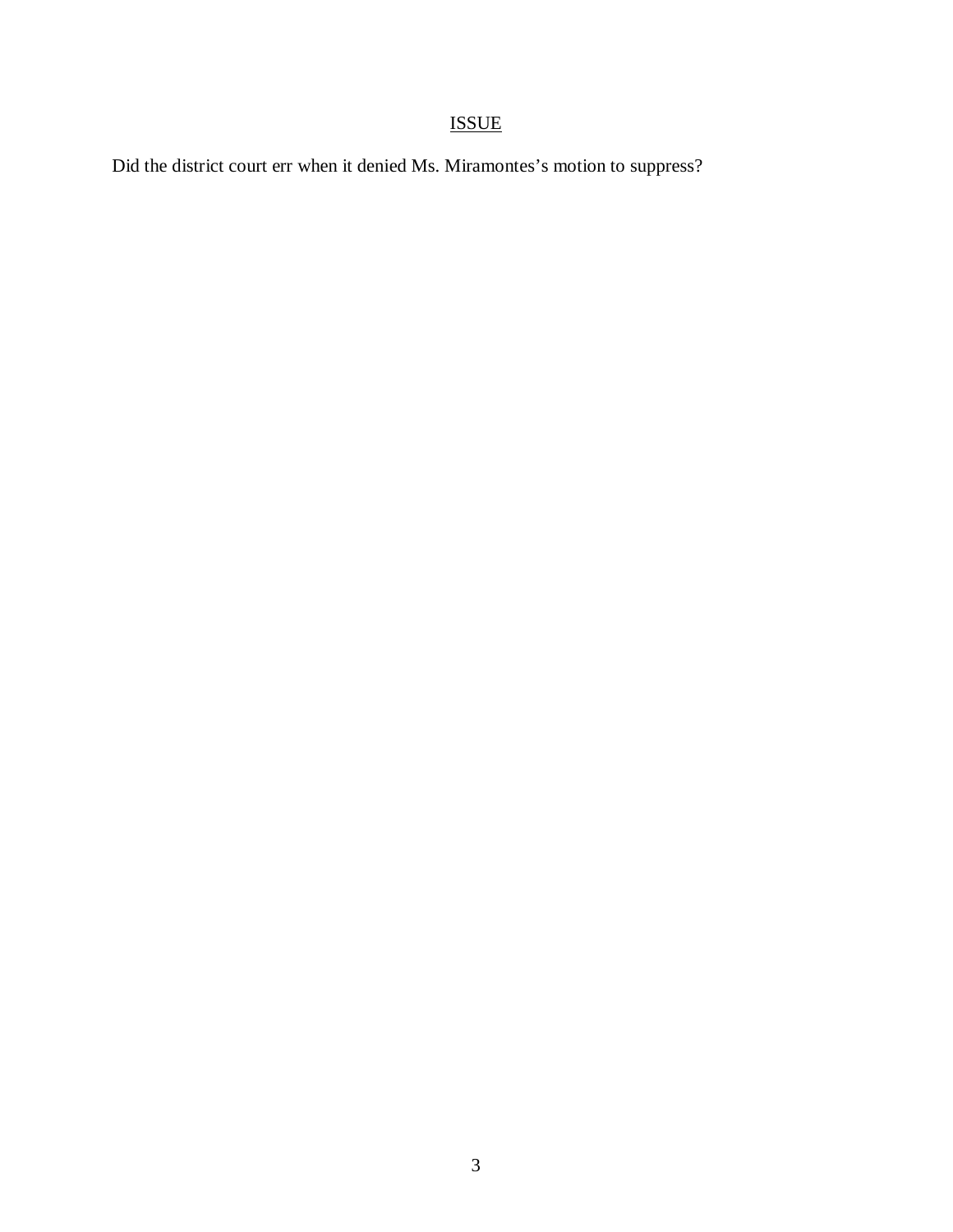#### ARGUMENT

#### The District Court Erred When It Denied Ms. Miramontes's Motion To Suppress

A. The State's Argument Regarding Issue Preservation Fails, Because Ms. Miramontes Asserted That The Purse With The Palm Trees Was Searched Absent A Warrant And Absent Consent, And She Sought Suppression Of The Evidence Obtained From The Unlawful Searches Of Her Purses And The Bedroom In Which She Was Staying

The State asserts the Ms. Miramontes did not argue to the trial court that her purse with the palm trees was unlawfully searched, thus, the issue is unpreserved for appellate review. (Resp. Br., pp.6-13.) The State makes this argument despite citing, in its statement of facts (Resp. Br., p.3), the fact that another hearing was scheduled by the court in which the court asked for clarification from the prosecutor as to where the methamphetamine was located that it was prosecuting Ms. Miramontes for possessing. (2/25/19 Tr., p.6, L.24 – p.11, L.24.) The prosecutor represented to the district court that it had charged Ms. Miramontes with possessing both the methamphetamine in the purse, and the methamphetamine found in the search of the room in which Ms. Miramontes was staying.  $(2/25/19 \text{ Tr.}, p.11, L.25 - p.12, L.2)$  Thereafter, defense counsel agreed that the officers could probably have detained Ms. Miramontes to determine her identity because she was present during the search. (2/25/19 Tr., p.13, L.24 – p.14, L.1.)

However, counsel argued that Ms. Miramontes did not consent to the search. (2/25/19 Tr., p.14, Ls.13-23.) Defense counsel asserted that Ms. Miramontes's purse was not found in plain view, where she was prevented from going to retrieve the purse by an officer. (2/25/19 Tr., p.14, Ls.4-23.) Defense counsel asserted that "[the State] searched without a warrant and without consent." (2/25/19 Tr., p.15, Ls.3-5.) To each of these statements, the district court affirmatively stated its understanding of the defense's arguments.  $(2/25/19$  Tr., p.14, L.1 – p.15, L.13.) Thus, defense counsel argued that the search of Ms. Miramontes's belongings was absent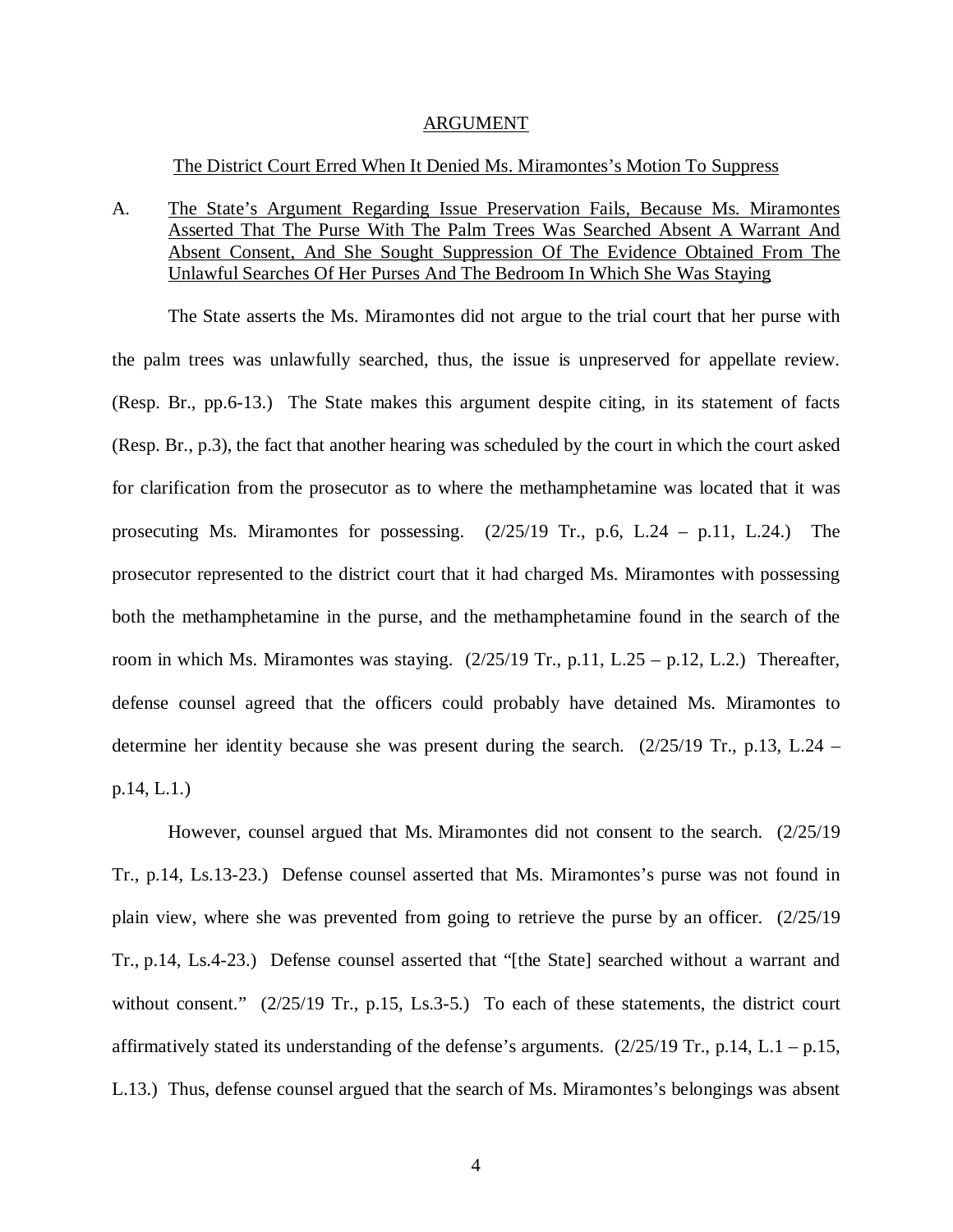a warrant, and then eliminated several other exceptions to the warrant requirement by which the State would predictably seek to justify the warrantless search.  $(2/25/19 \text{ Tr}., p.14, L.13 - p.15,$ L.5.) Defense counsel was not required to do more than that to preserve the issue for appeal. *See State v. Gonzalez*, 165 Idaho 95, 100 (2019) (addressing issue preservation and holding "it would be inappropriate for this Court to rule that the district court erred by not considering evidence or argument not presented to it.")

"A search and seizure, conducted without a warrant issued on probable cause, is presumptively unreasonable." *State v. Hansen*, 138 Idaho 791, 796 (2003). "When a warrantless search or seizure is challenged by the defendant, the State bears the burden to show that a recognized exception to the warrant requirement is applicable." *Halen v. State*, 136 Idaho 829, 833 (2002). Generally, evidence obtained from the result of an unlawful search must be excluded. *State v. Page*, 140 Idaho 841, 846 (2004). "The exclusionary rule requires the suppression of both 'primary evidence obtained as a direct result of an illegal search or seizure' and, pertinent here, 'evidence later discovered and found to be derivative of an illegality,' the proverbial 'fruit of the poisonous tree.'" *State v. Cohagan*, 162 Idaho 717, 720 (2017) (quoting *Segura v. United States*, 468 U.S. 796, 804 (1984)).

At the conclusion of the hearing to clarify the suppression issues, the district court said,

The question is that even if I were to suppress the drugs they found in the purse, does that -- is the discovery of the drugs in the bedroom, which everybody acknowledge -- appeared to acknowledge that she was staying in sufficiently attenuated . . . from the discovery of the drugs in the purse so as to be a proper basis for these charges, regardless of what was in the purse? And you're saying it's fruit of the poisonous tree.

 $(2/25/19$  Tr., p.16, L.24 – p.17, L.9.) Thus, the court recognized that Ms. Miramontes was perhaps seeking exclusion of the methamphetamine as "fruit of the poisonous tree." (2/25/19 Tr., p.17, Ls.22-24.) Thereafter, defense counsel submitted supplemental briefing in which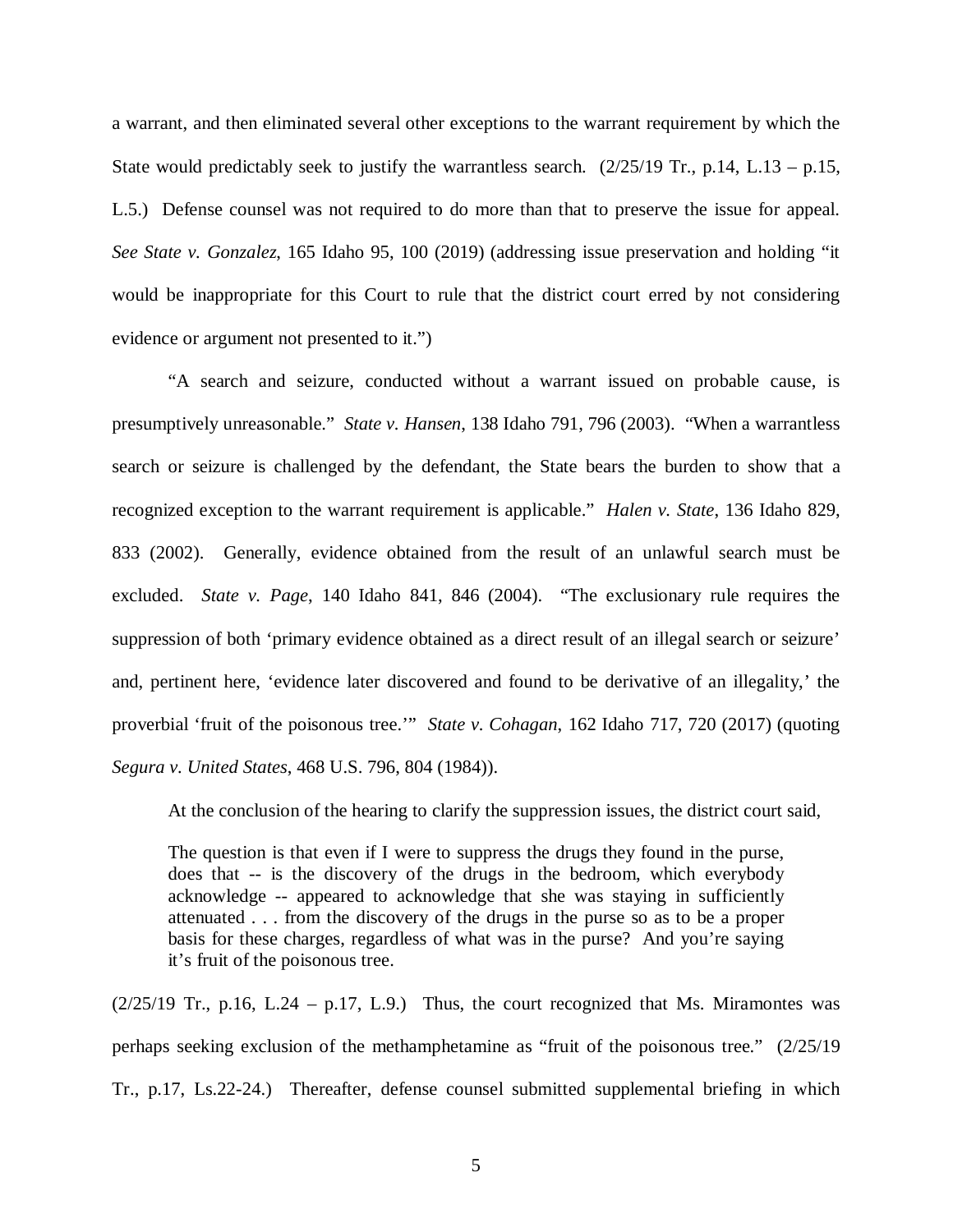counsel argued, "It is Ms. Miramontes' position that the evidence obtained from Officer LaValee's search of the pink/salmon bag was the product of an illegal search, which was the conclusion of Ms. Miramontes' first Brief in Support of Motion to Suppress. It is also Ms. Miramontes' position that evidence obtained (physical evidence and statements) subsequent to the police search and investigation of Christine Evan[s]'s residence, as applied to Ms. Miramontes, should be suppressed based on the exclusionary rule and as fruit of the poisonous tree." (R., p.102.) Defense counsel cited *State v. Downing*, 163 Idaho 26 (2017) and *State v. Cohagan*, 162 Idaho 717 (2017), (amongst other cases) in support of its contention. (R., pp.102-03.)

Thus, the issue of suppression of the evidence obtained as the result of an unlawful search or unlawful searches was before the district court. For the State to argue on appeal that defense counsel never asserted that the search of the purse was unlawful—where the district court held a hearing centered around that very argument and additional briefing was submitted to address this question—is preposterous. (*See generally*, 2/25/19 Tr.; R., pp.102-32.) Contrary to the State's argument (Resp. Br., pp.11-13), the defense does not have to argue more than that to preserve the issue for appellate review. However, defense counsel did argue more.

In its briefing to the district court, defense counsel's first argument provided,

It is the defense's position that the probation officers detained and searched Ms. Miramontes beyond what should have been allowable under the balancing test required in *State v. Williams*, 162 Idaho 56 ([Ct. App.] 2016), thus violating the Fourth Amendment and requiring suppression of all evidence as fruit of the unreasonable search and seizure.

(R., p.75.) In yet another instance, defense counsel asked the court to,

[M]ake specific factual findings based on its record and analyze such findings using the *State v. Williams* factors to determine whether officers' intrusion of Ms. Miramontes' Fourth Amendment right by detaining and searching her property was constitutionally permissible.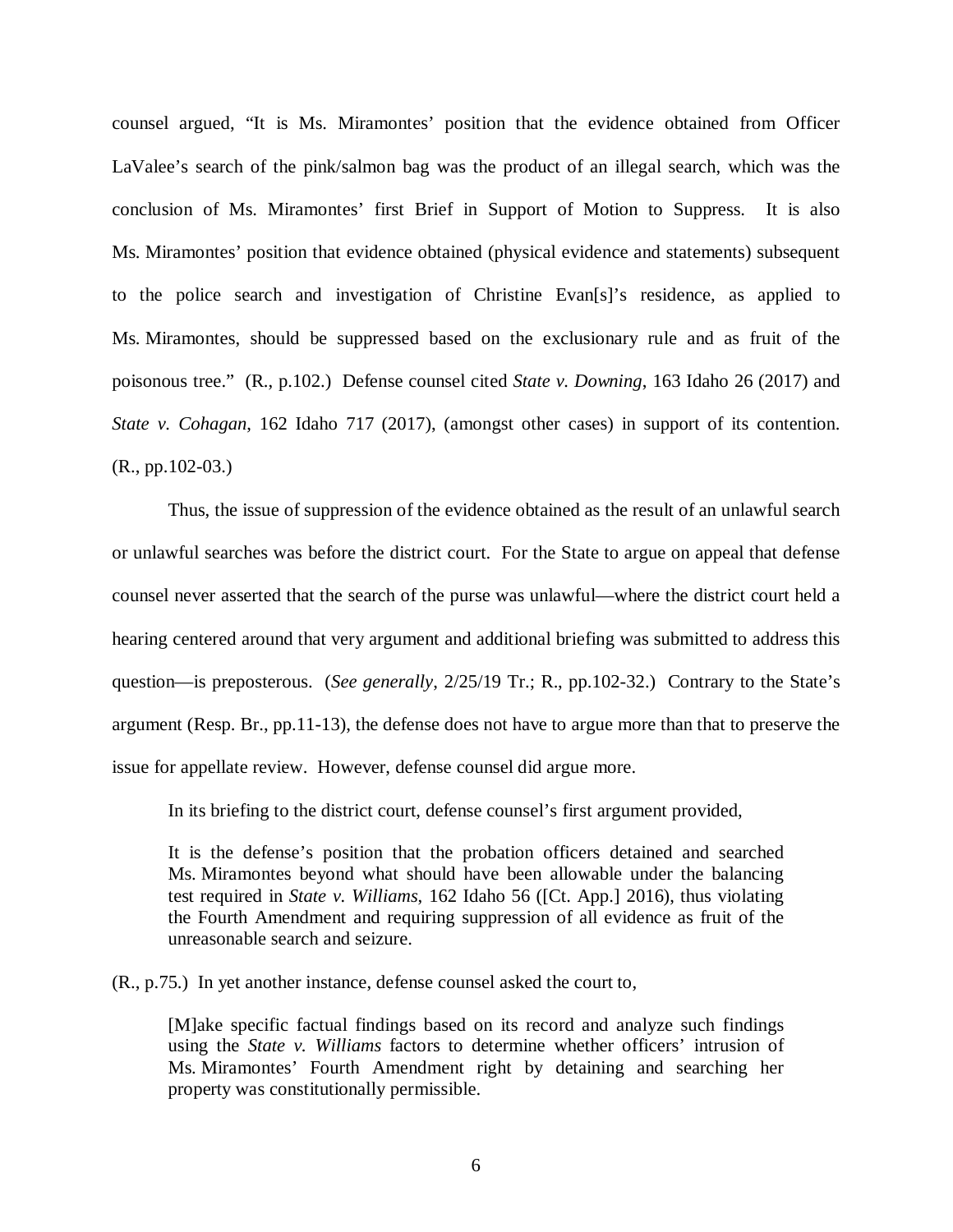(R., p.77.) Throughout its briefing to the district court, the defense argued that the officers "retrieved" and "searched Ms. Miramontes' property without consent or a warrant" and asked the court to "find that the intrusion was constitutionally impermissible." (R., p.81.) It is apparent from all of defense counsel's briefing, as well as the arguments made directly to the district court on February 25, 2019, that counsel for Ms. Miramontes asserted that she was unlawfully seized and the search of her purse and of the property in the room in which she was staying was unconstitutional.

Additionally, in briefing the issues, defense counsel relied upon Idaho decisions which addressed the suppression of evidence that was the fruit of an unlawful search. *See State v. Williams*, 162 Idaho 56 (Ct. App. 2016). Defense counsel discussed at length a case analyzed by the *Williams* Court, *State v. Valdez*, 68 P.3d 1052, 1056 (Utah Ct. App. 2003). *Valdez* was a case on point with the facts of this case where, "the Utah Court of Appeals ruled the simple detention to be permissible; however, the subsequent identification and search was not permissible and that court suppressed the contraband found on Mr. Valdez." (R., p.80 (citing *Williams*, 162 Idaho at 62).) Although, in *Williams*, the Court noted that the *Valdez* Court determined the detention of Mr. Valdez was necessary for the officer to exercise control of the situation,

. . . [T]he court went on to note Valdez's seizure was limited to the reason justifying it—controlling the scene. As controlling the scene did not require any investigation into Valdez's identity, the officer's request for identification exceeded the scope of the reason justifying the initial detention and unnecessarily expanded both the duration and scope of the initial detention. As a result, the evidence obtained following the unreasonable expansion was correctly suppressed.

*Williams*, 162 Idaho at 62-63 (internal citations omitted).

In his briefing, defense counsel asked the district court to rule similarly to the *Valdez* Court and recognize that the officer did not have reasonable articulable suspicion that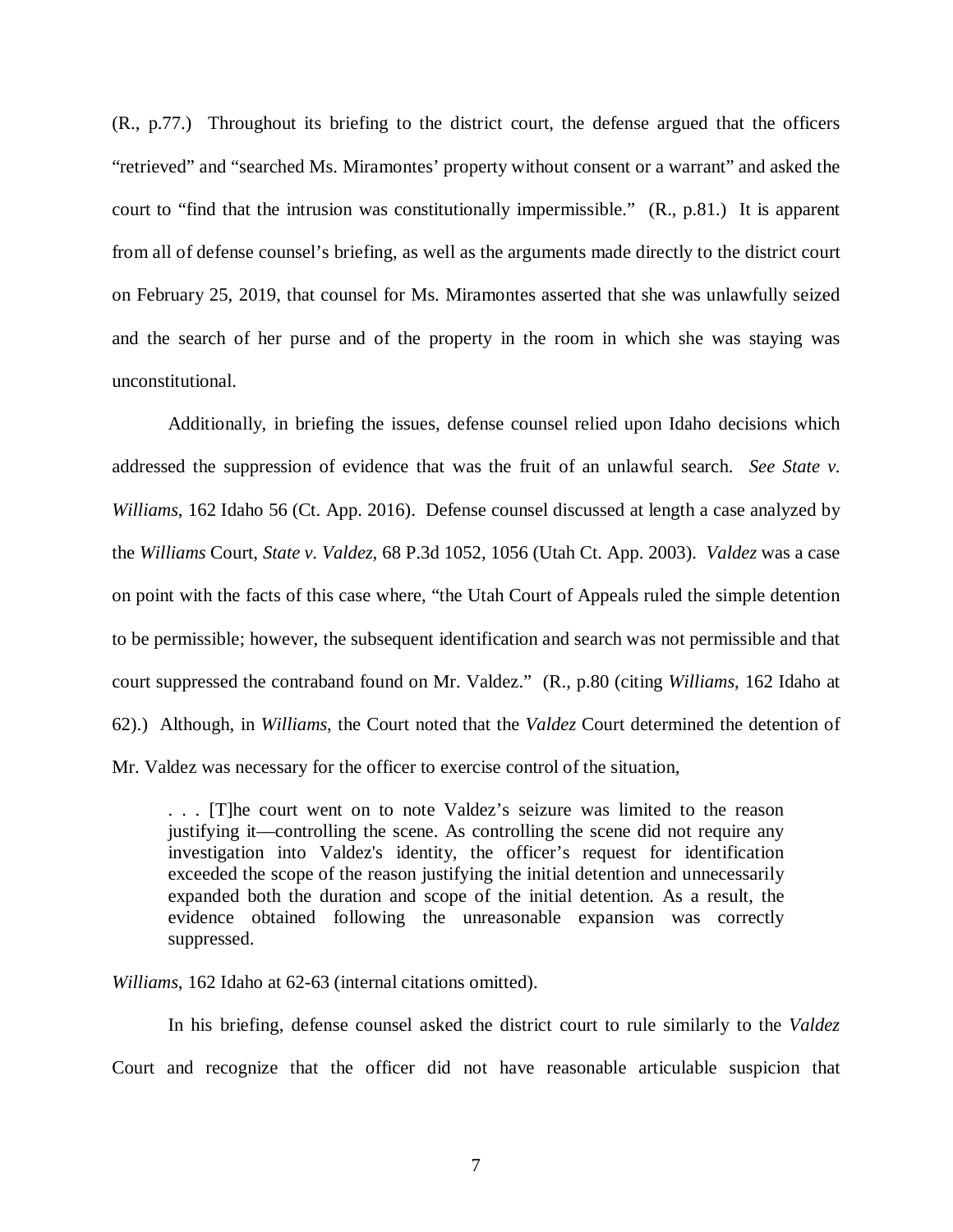Ms. Miramontes was committing or attempting to commit a crime, and to find "the initial seizure was constitutionally valid, although the subsequent search was not." (R., p.81 (quoting *Valdez*, 62 P.3d at 1059).) Ms. Miramontes asserts that the district court erred when it denied her motion to suppress because her purse with the palm trees was searched, absent reasonable and articulable suspicion of criminal wrongdoing. Further, the probationer's Fourth Amendment waiver did not authorize the search of Ms. Miramontes's purses or the room in which she slept.

#### B. Inevitable Discovery Does Not Apply Under These Facts And Circumstances

The State's asserted exception to the exclusionary rule, inevitable discovery (Resp. Br., pp.13-15), is inapplicable to this case as it is controverted by the facts of this case and the Idaho Supreme Court's decision in *State v. Garnett*, 165 Idaho 845 (2019). The State claimed that the evidence in Ms. Miramontes's bedroom "would have been inevitably discovered by the probation officers during the residence check regardless of Miramontes's seizure of the search of her purse." (Resp. Br., p.15.) However, consent is the applicable exception to the warrant requirement for the search of a probationer's home and their property as a condition of probation. *State v. Hansen*, 151 Idaho 342, 345 (2011). "The burden is on the State to show that the consent exception applies." *Id*. 151 Idaho at 346. Where the basis for the search of Ms. Evans's home was her consent to waive her rights to be free from governmental searches, the officer would have needed to possess "reasonable suspicion" that Ms. Evans owned or controlled or possessed Ms. Miramontes's purse and the belongings in her bedroom in order to lawfully search there. *See State v. Garnett*, 165 Idaho 845, 841 (2019). Because the officers were aware that the purse with the palm trees and the items found in the room she was staying belonged to Ms. Miramontes, this standard would not have been met.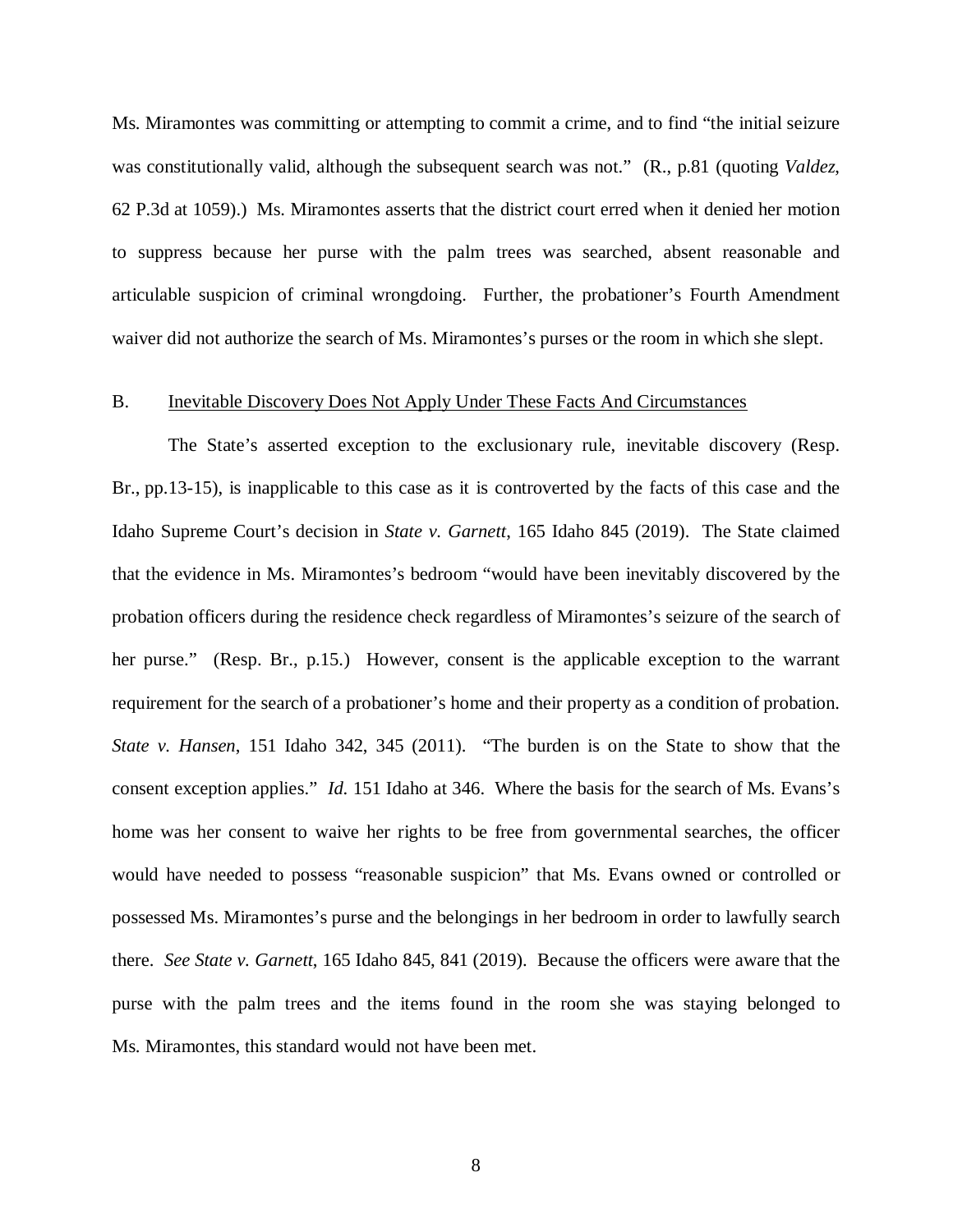The evidence in question was recovered as a result of the exploitation of the illegal search of the purses and the room in which Ms. Miramontes was staying—the State cannot prove that the evidence would have been obtained even if the police illegality was removed from the equation. *See State v. Maxim*, 165 Idaho 901, 909 (2019) (holding State failed to meet its burden to show the evidence would have inevitably been discovered). The record is contrary to the State's claims that the search of Ms. Miramontes's purses and the room Ms. Miramontes had been occupying would have been searched by the officers. (Resp. Br., pp.13-15; R., p.127.) Officer Myler testified that she was there to perform a routine residence check on Ms. Evans. (11/27/18 Tr., p.6, Ls.12-13.) Typically, these residence checks involve "visual contact, a small overlook of the house. We make sure that there's no alcohol in the fridge, that the place is in order. That's basically it." (11/27/18 Tr., p.7, Ls.6-14.) Officer Myler testified that she did not think there was a problem with Ms. Evans's probation—the residence check was standard policy. (11/27/18 Tr., p.34, Ls.3-20.) Upon seeing the drug-related items in the purse, Officer Myler called the police department. (11/27/18 Tr., p.16, Ls.1-10.) Officer Myler did not testify that she intended to search the residence before seeing the drug-related items in Ms. Miramontes's purse. (*See* 11/27/18 Tr., p.5, L.8 – p.54, L.4.)

Prior to the search of Ms. Miramontes's purse, the officers were aware that there were three bedrooms in the house, with one being used by Ms. Miramontes. (11/27/18 Tr., p.12, Ls.2- 8; p.33, Ls.5-19.) Thus, after the purse was opened and drug-related items identified, Ms. Miramontes's other purses and the room where Ms. Miramontes slept were searched with the understanding that the officers were searching Ms. Miramontes's belongings—there was no evidence or argument that either officer believed the items they were searching were owned by Ms. Evans or were in a common area. Nor was there evidence or argument that the officers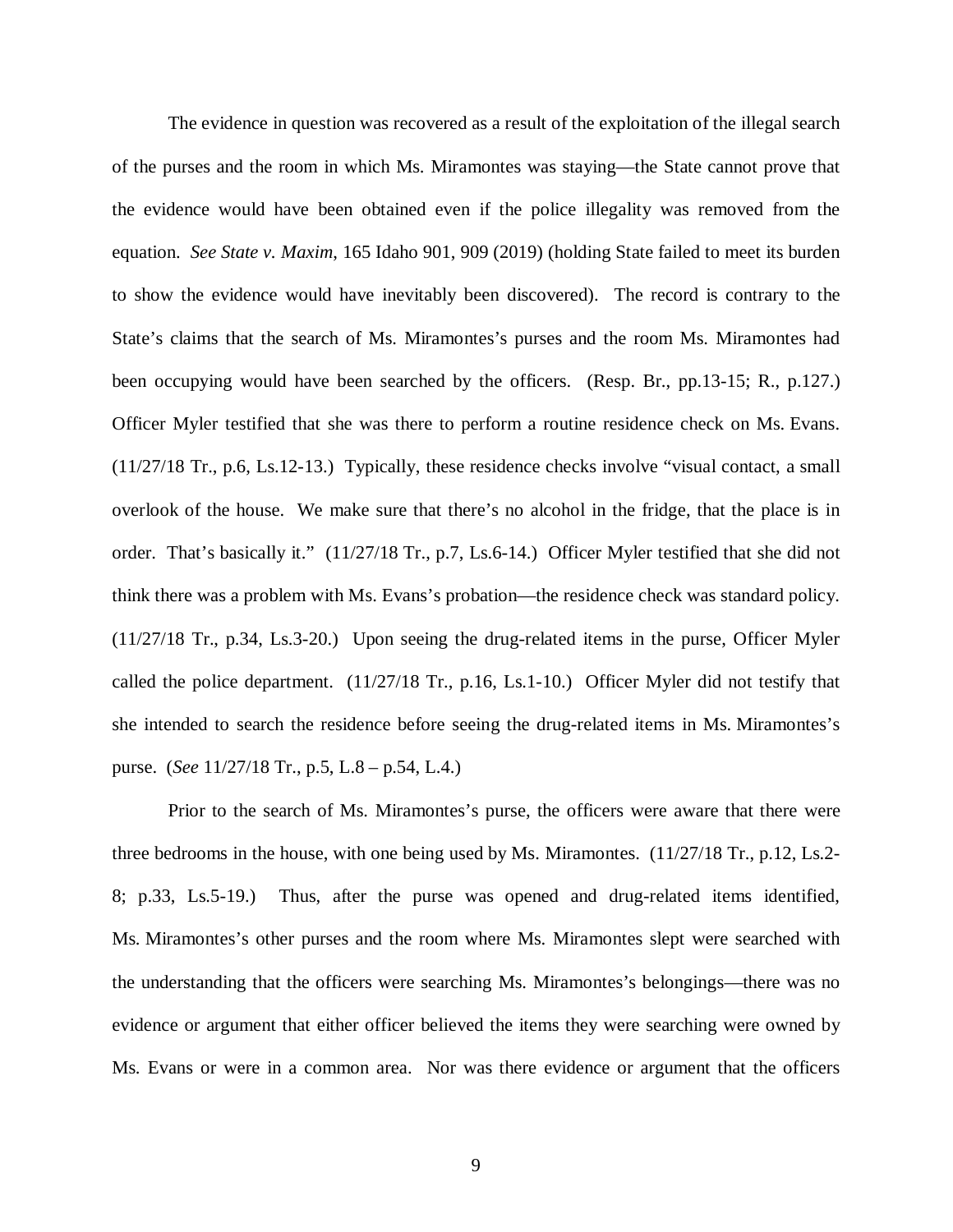reasonably believed at the time of the search that Ms. Evans was in control of the purses or the area in which Ms. Miramontes had been sleeping. *See Downing*, 163 Idaho at 32 (holding the doctrine of inevitable discovery "must presuppose inevitable hypotheticals running in parallel to the illegal actions, not in series flowing directly from the officers' unlawful conduct"). The State failed to meet its burden of proving the "inevitable discovery" exception to the exclusionary rule. The officers would not have inevitably discovered the methamphetamine, because they did not possess "reasonable suspicion" that Ms. Evans owned or controlled or possessed Ms. Miramontes's purse and the belongings in her bedroom, such that a search of these items and this location would have been lawful. *See Garnett*, 165 Idaho at 841.

#### **CONCLUSION**

Ms. Miramontes respectfully requests that this Court reverse the district court's order denying her motion to suppress, vacate her judgment of conviction, and remand this case for further proceedings.

DATED this 1<sup>st</sup> day of June, 2021.

/s/ Sally J. Cooley SALLY J. COOLEY Deputy State Appellate Public Defender